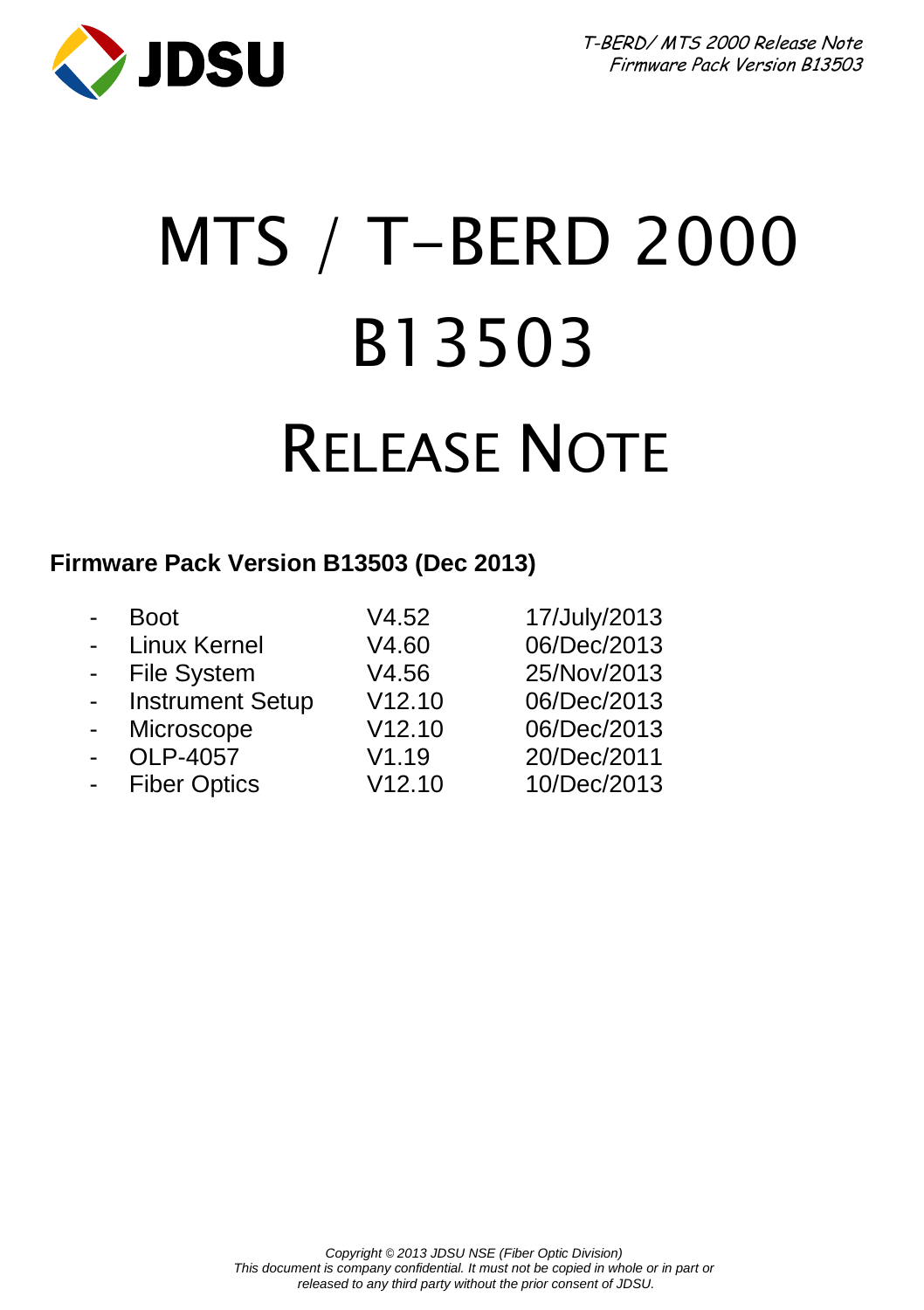

# **CONTENTS**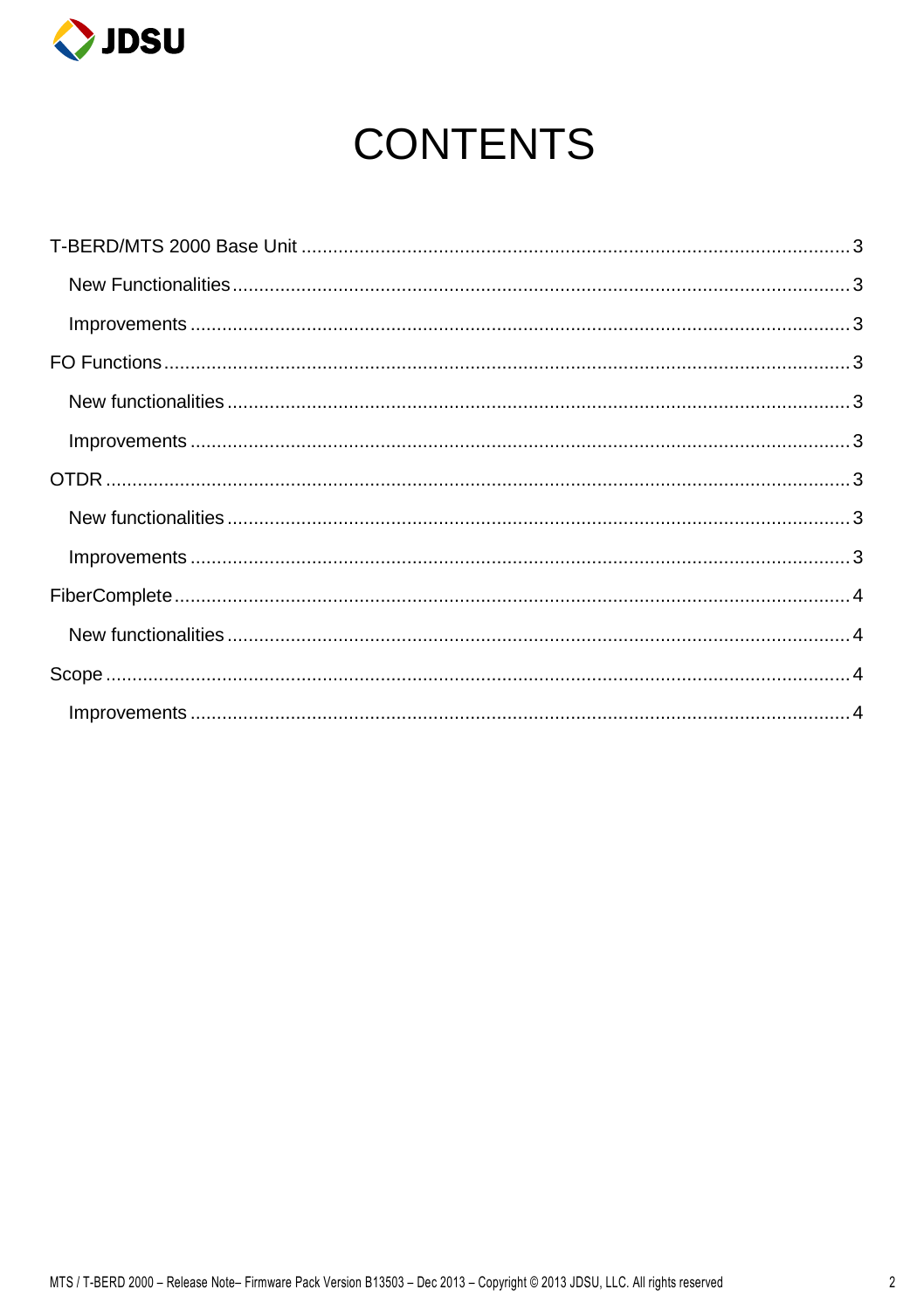

# <span id="page-2-0"></span>T-BERD/MTS 2000 Base Unit

#### <span id="page-2-1"></span>*New Functionalities*

- $\triangleright$  Customer watermark logo now available under a licence option
- $\triangleright$  FiberTrace Viewer executable file is now available on unit disk
- $\triangleright$  New automatic check disk on extended memory (mostly during upgrade)

#### <span id="page-2-2"></span>*Improvements*

- $\triangleright$  Improved management of battery with no longer orange LED when battery is full
- $\triangleright$  Better management of the use of applications (PDF reader, text editor...) when used simultaneously with functions such as FiberComplete
- $\triangleright$  Addition of a small wait mode for On/Off key
- $\triangleright$  Possible use of proxy settings for Stratasync synchronization

### <span id="page-2-3"></span>FO Functions

#### <span id="page-2-4"></span>*New functionalities*

- $\triangleright$  When generating report, ability to use the customer logo of the system setup
- $\triangleright$  Ability to increment/decrement fiber number with user defined value

#### <span id="page-2-5"></span>*Improvements*

- $\triangleright$  Ability to format disk even when other platform application is running (browser, calculator...)
- $\triangleright$  4 digit available for fiber number (except bidirLTS function with 3 digit)
- $\triangleright$  Color coding with up to 6 digits for numbers

# <span id="page-2-6"></span>OTDR

#### <span id="page-2-7"></span>*New functionalities*

- > Addition of FTTH-SLM licence option
- Management of grouped events for FTTA-SLM

#### <span id="page-2-8"></span>*Improvements*

- Fault locator OTDR page now available again on SmartOTDR mode
- $\triangleright$  Launch cable can be defined even with no trace on display
- $\triangleright$  When lock marker is used with manual measurements, slopes are correctly measured
- $\triangleright$  Improved real time mode for 300ns and 1 us and high dynamic resolution
- $\triangleright$  4 digits now available for the fiber number
- $\triangleright$  Improved averaging on real time for high dynamic resolution and 100ns, 300ns and 1 µs pulses